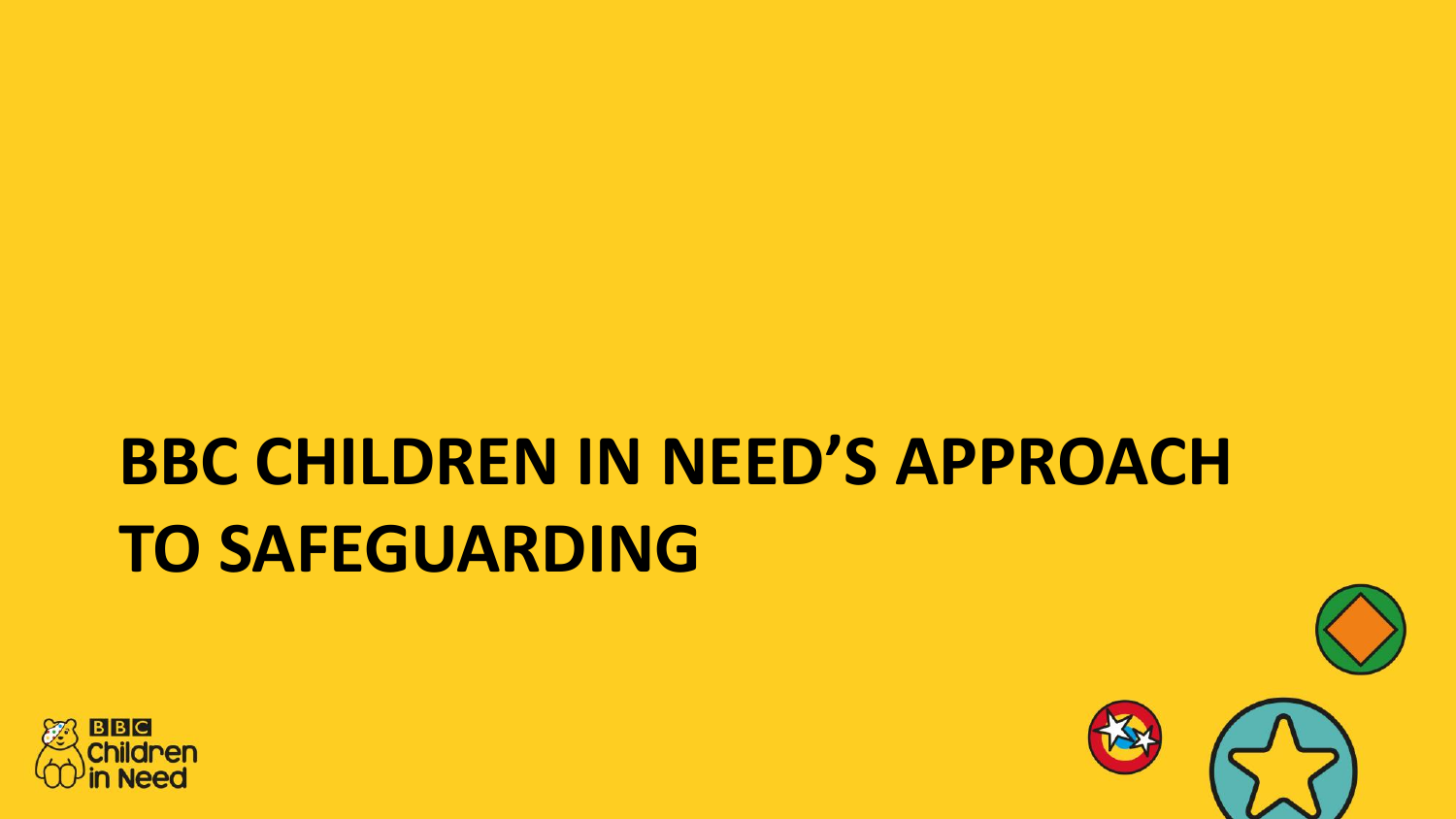### BBC Children in Need Vision

## "*Every Child will have a safe, happy and secure childhood and reach their potential"*



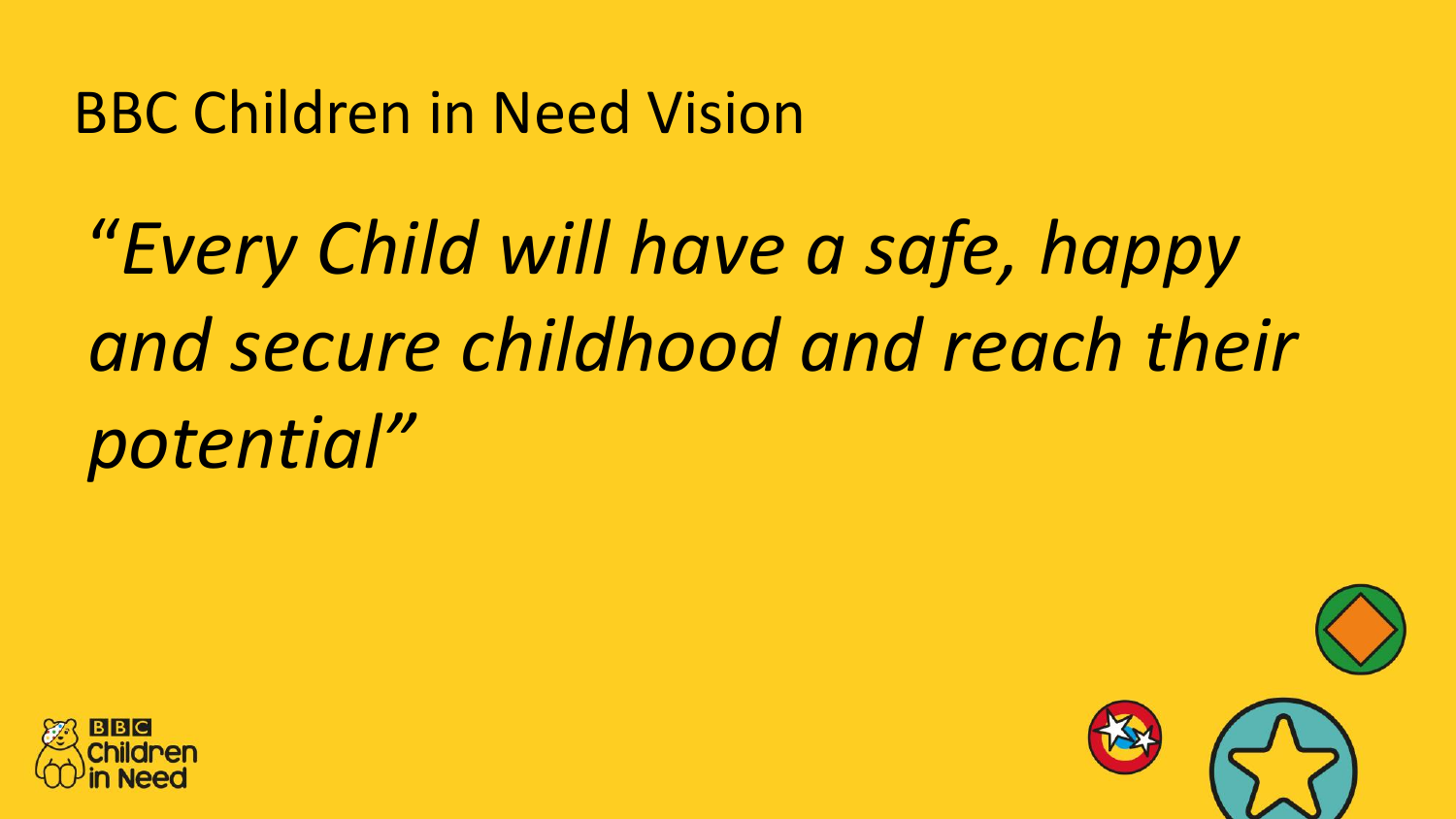#### BBC Children in Need Grant Making Approach

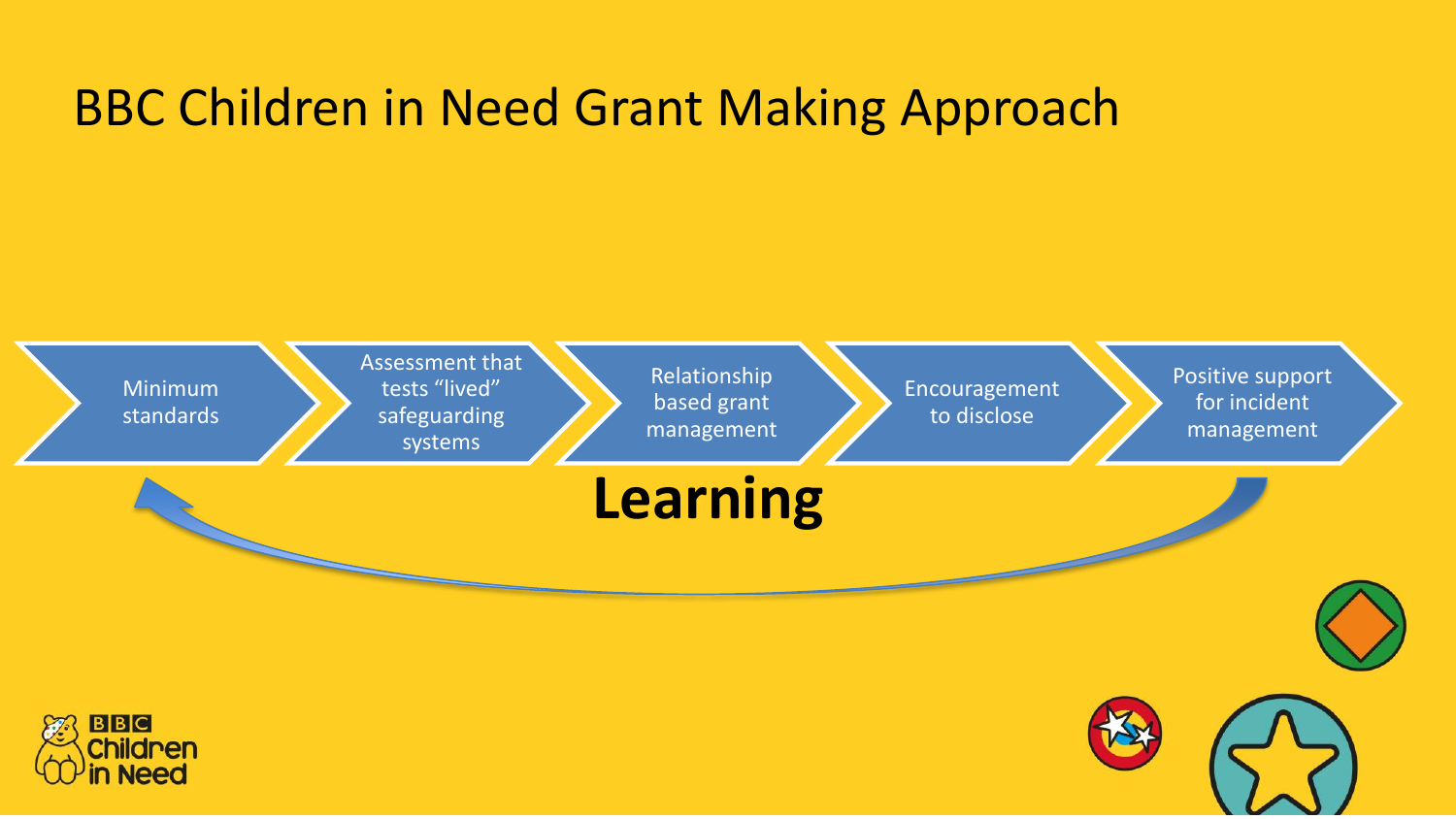# **Safeguarding Minimum Standard**

- Safeguarding policy in the applicant organisation's own name.
- Named safeguarding representative within the organisation.
- Safeguarding training for all staff, volunteers, who have face-to-face contact with Children and Young people:
	- Training must be appropriate to the nature of the work and must be refreshed regularly.
	- Training should cover both safeguarding best practice and a briefing on the organisation's safeguarding policies and procedures
- All people working with children are subject to relevant background checks i.e. Disclosure & Barring Service, Disclosure Scotland or Access NI. This includes all staff, management committee, trustees or volunteers, who have direct access to children. Checks must be refreshed regularly
- Safeguarding Children policy includes clear steps to take in the event of an incident or disclosure, including who to inform and how to contact them



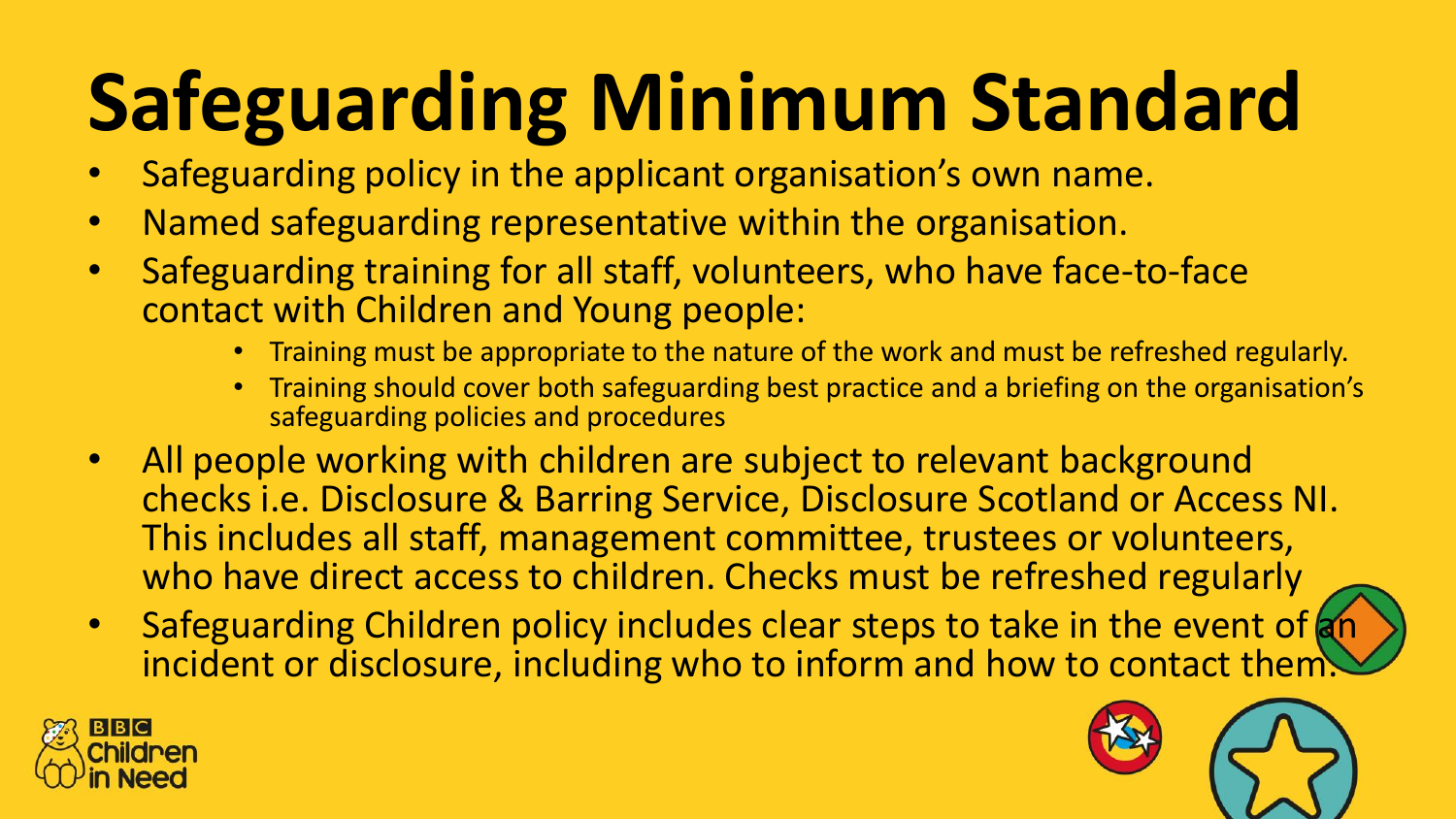### **Assessment**

- 1) Perform effective due diligence on projects requesting funding
	- o Applications meet a minimum standard
	- o Project culture and design ensure the welfare of children
	- $\circ$  Safeguarding practice is commensurate with project risk one size does not fit all
	- o Projects have effective policy and culture to manage any disclosures or safeguarding incidents
	- o Flag any immediate risks to children



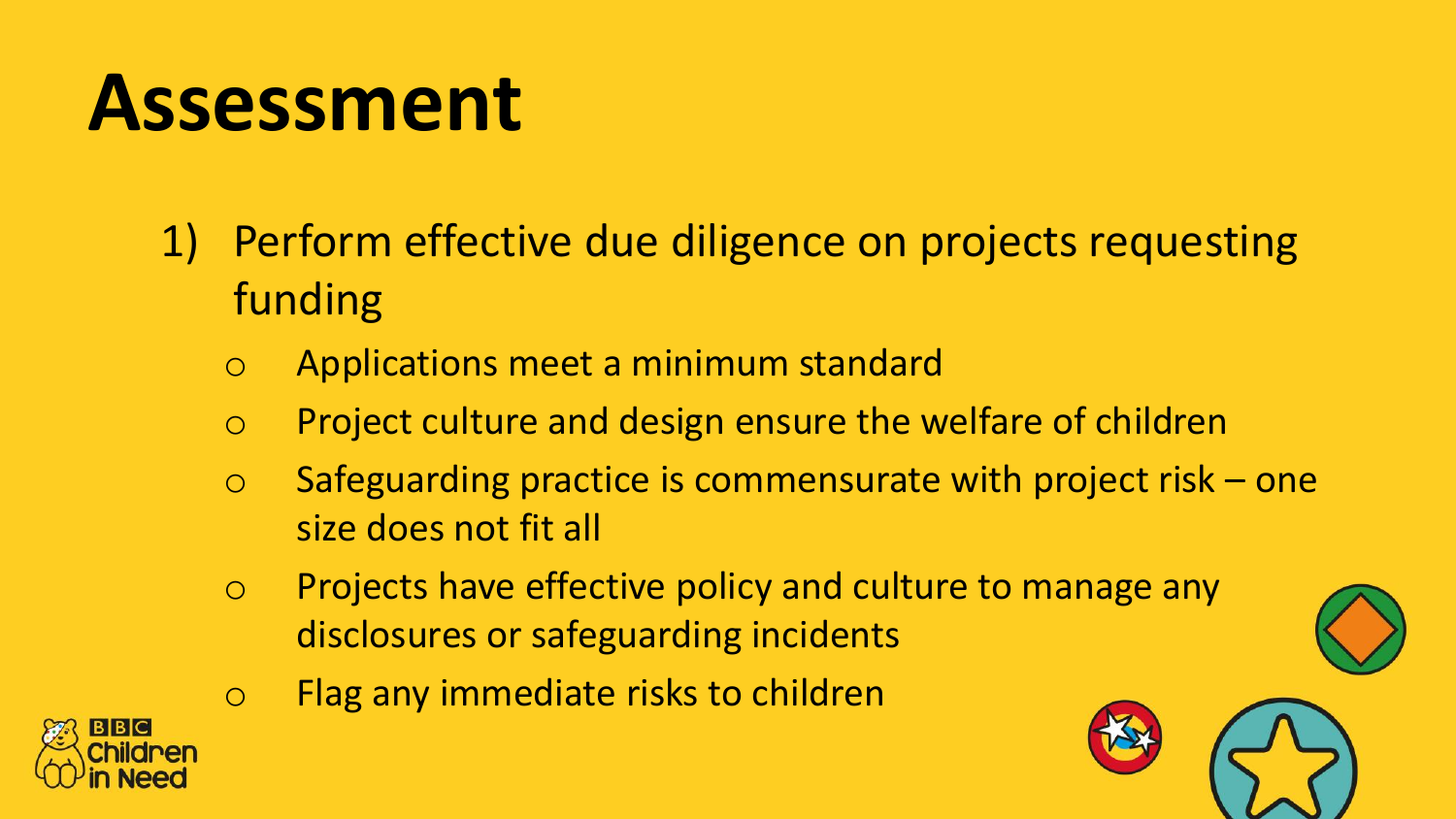#### Additional Resources

NSPCC are BBC Children in Need's core partner in the promotion of good safeguarding practice

- <https://www.nspcc.org.uk/services-and-resources/research-and-resources/2017/are-they-safe/>
- https://www.nspcc.org.uk/what-you-can-do/get-experttraining/? t\_id=1B2M2Y8AsgTpgAmY7PhCfg%3d%3d&\_t\_q=training&\_t\_tags=language%3aen%2csiteid %3a7f1b9313-bf5e-4415-abf6 aaf87298c667& t ip=132.185.161.131& t hit.id=Nspcc Web Models Pages StandardPage/ 4f32ba7 a-ffd4-4627-a0b7-b6e21d4821cb\_en-GB&\_t\_hit.pos=1

SCIE also provide a comprehensive selection of research and training on Safeguarding and Adult Protection

- <https://www.scie.org.uk/>
- NCVO https://events.ncvo.org.uk/event\_series/managing-adult-and-child-safeguarding-in-yourorganisation
- Children in Scotland [https://childreninscotland.org.uk/wp-content/uploads/2017/04/Child](https://childreninscotland.org.uk/wp-content/uploads/2017/04/Child-protection.pdf)protection.pdf
- Children 1<sup>st</sup> https://www.children1st.org.uk/help-for-families/safeguarding-in-sport/training/

BBCAll local authorities, the Scottish and Welsh Governments also provide guidance and training materials